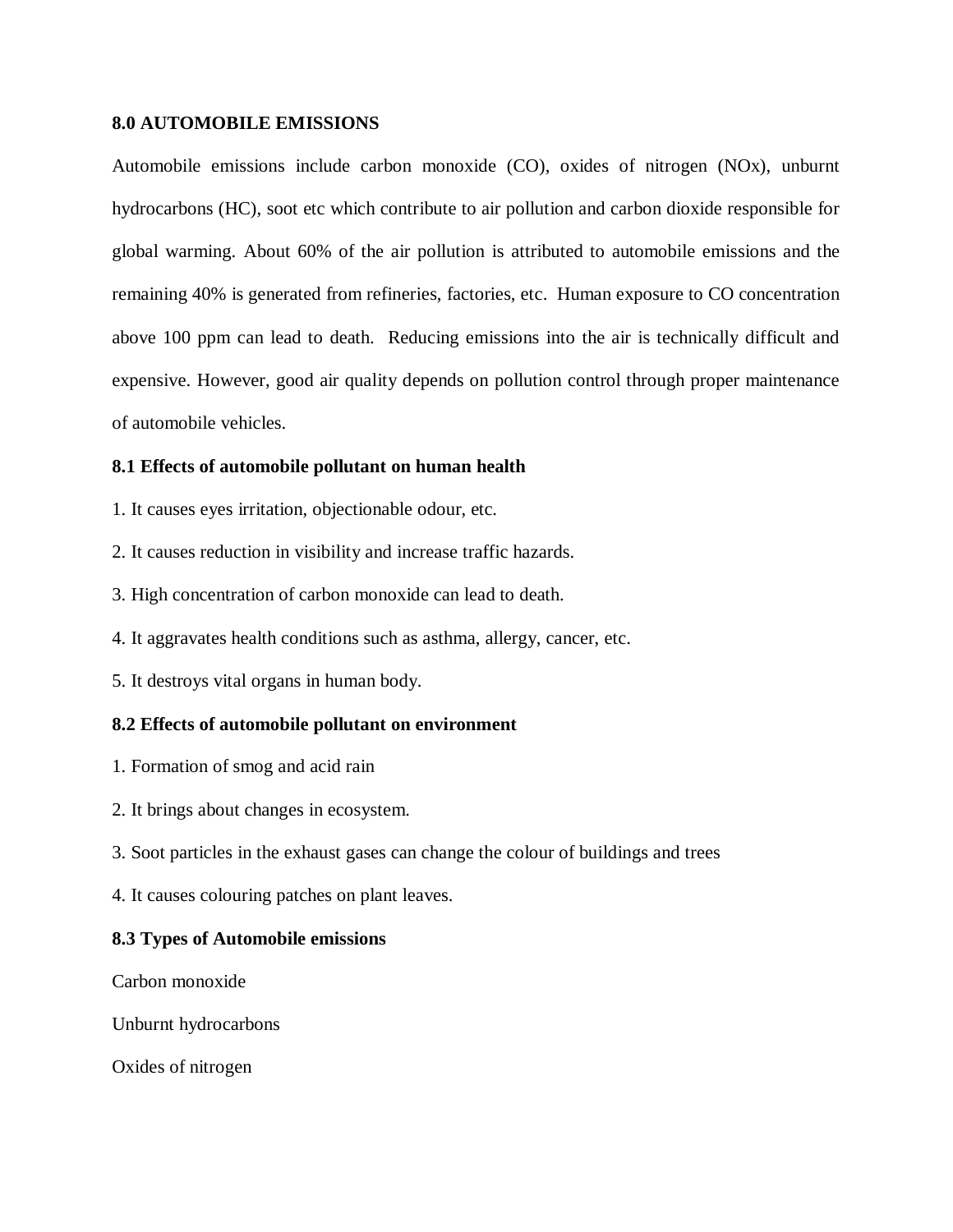Lead oxides

Sulphur dioxide

Smoke

# **8.4 Exhaust gases treatment**

A catalytic converter is a cylindrical unit installed between the exhaust manifold and silencer in the exhaust system. The converter contains honeycomb structure of a ceramic or metal coated with aluminum base material and precious metals such as platinum, palladium or rhodium or combination of them. As the exhaust gases pass over the converter substance, toxic gases such as CO and NOx are converted into harmless  $CO<sub>2</sub>$ ,  $H<sub>2</sub>$  and  $N<sub>2</sub>$ .

# **Types of catalytic converters:**

1. A two way converter which is used to control only CO and HC commissions by oxidation.

2. A three way converter which is used almost in all petrol cars to controls CO and HC by oxidation as well as NOx by reduction.

|  | <b>8.5 Emission Control system</b> |  |  |
|--|------------------------------------|--|--|
|--|------------------------------------|--|--|

| <b>Emission</b><br>control |                                                    |
|----------------------------|----------------------------------------------------|
| system                     | <b>Function</b>                                    |
| Positive crankcase         |                                                    |
| ventilation                | Reduces HC                                         |
| 2. Evaporative emission    |                                                    |
| control                    | Reduces evaporative HC                             |
| 3.<br>Exhaust<br>Gas       |                                                    |
| Recirculation              | Reduces NO <sub>x</sub>                            |
| 4. Three Way Catalytic     |                                                    |
| Converter                  | Reduces HC, CO and NO <sub>x</sub>                 |
|                            |                                                    |
| 5. Sequential Multiport    | Injects precisely at a time optimum amount of fuel |
| fuel injection             | for reduced exhaust gas emissions                  |

# **9.0 AUTOMOTIVE ENGINE PARTS**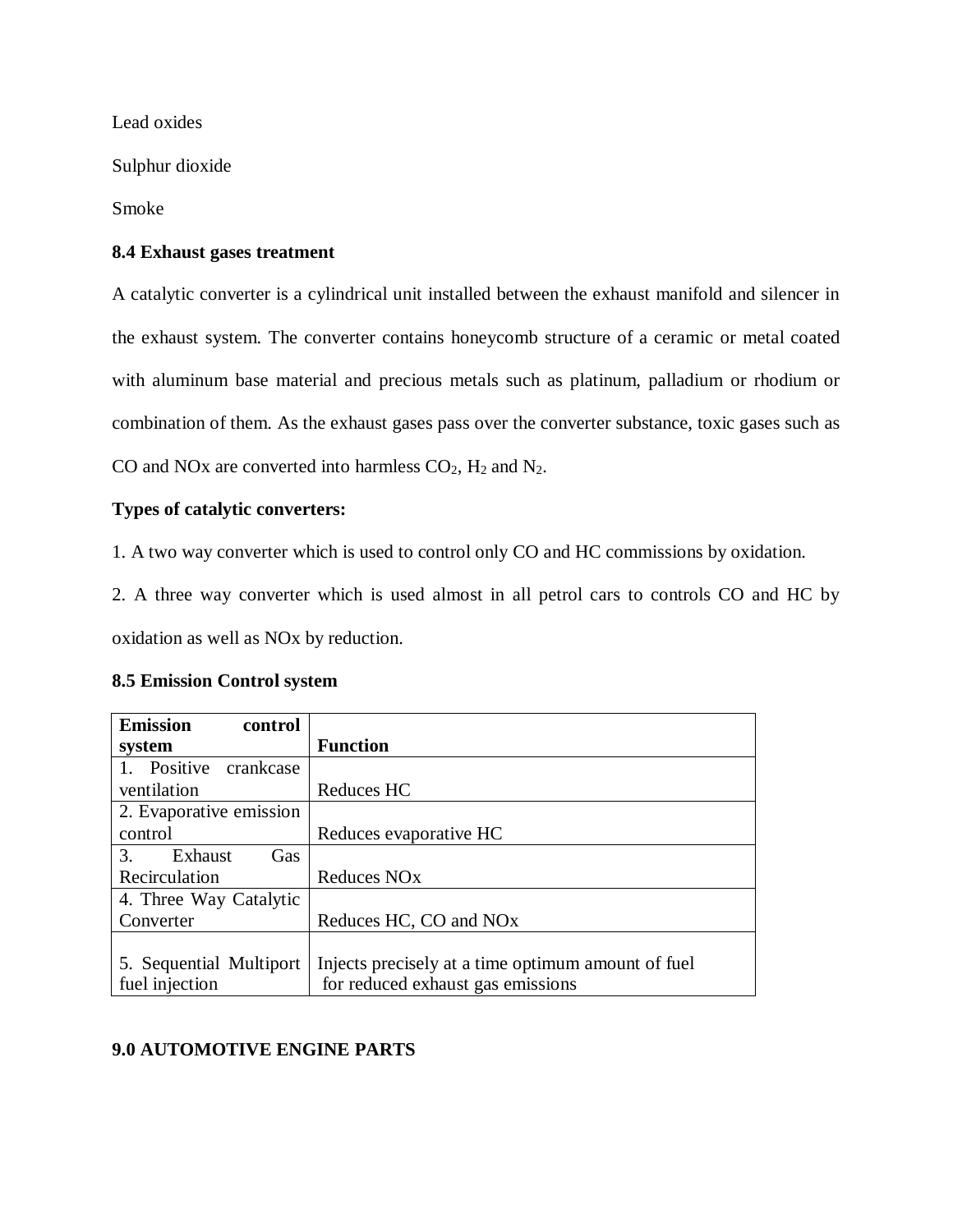A simple automotive engine consists of cylinder, piston, connecting rod, crankshaft, etc. Figure 9.1 shows a sectional profile of a typical four-stroke engine.



Figure 9.1: Sectional profile of four-stroke engine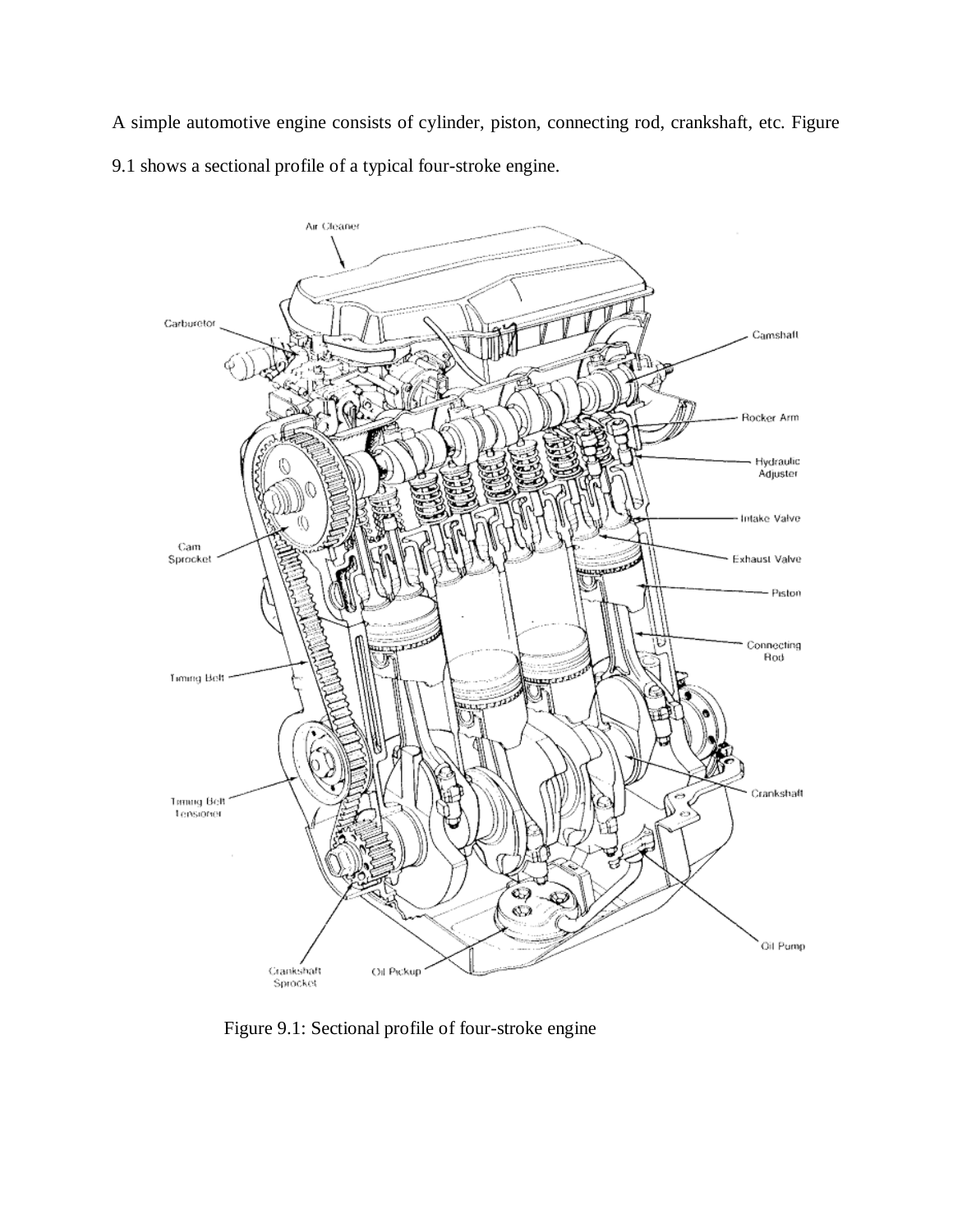The engine crankshaft is supported by five bearings on the inside of the crankcase. These bearings are made of aluminum. The crankshaft is integrated with eight weights which are cast along with it for balancing. Oil holes are built into the center of the crankshaft for supplying oil to the connecting rod.

The engine's firing order (Figure 7.1) is  $1 - 3 - 4 - 2$ . The cylinder head is made of cast iron with intake and exhaust layout. The cylinder head contains the spark plug in the case of SI engine or fuel injector and glow plugs in the case of CI engine, and overhead valve and parts of the valve mechanism.

The camshaft is driven by timing belt or chain. The camshaft journal is supported at five places between the valve lifters of each cylinder and on the cylinder head of front end. Lubrication of the camshaft journal and cam is accomplished by oil supplied through the port in the camshaft journal.

Adjustment of valve clearance is done by means of an outer shim type system, in which valve adjusting shims are located above the valve lifters. This allows replacement of the shim without removal of the camshafts.

Pistons are made of highly temperature-resistance aluminum alloy. Piston pins are full-floating type, with the pins fastened to neither the piston boss nor the connecting rods. Instead, snap rings are fitted on both ends of the pins, thus preventing the pin from falling out.

The compression and oil rings are made of steel. The outer diameter of each piston ring is slightly larger than the piston diameter and the flexibility of the rings allows them to hug the cylinder walls when they are mounted on the piston. The compression rings help to prevent gas leakage from the cylinder and the oil ring help to scrape oil off the cylinder walls to prevent it from entering the combustion chamber.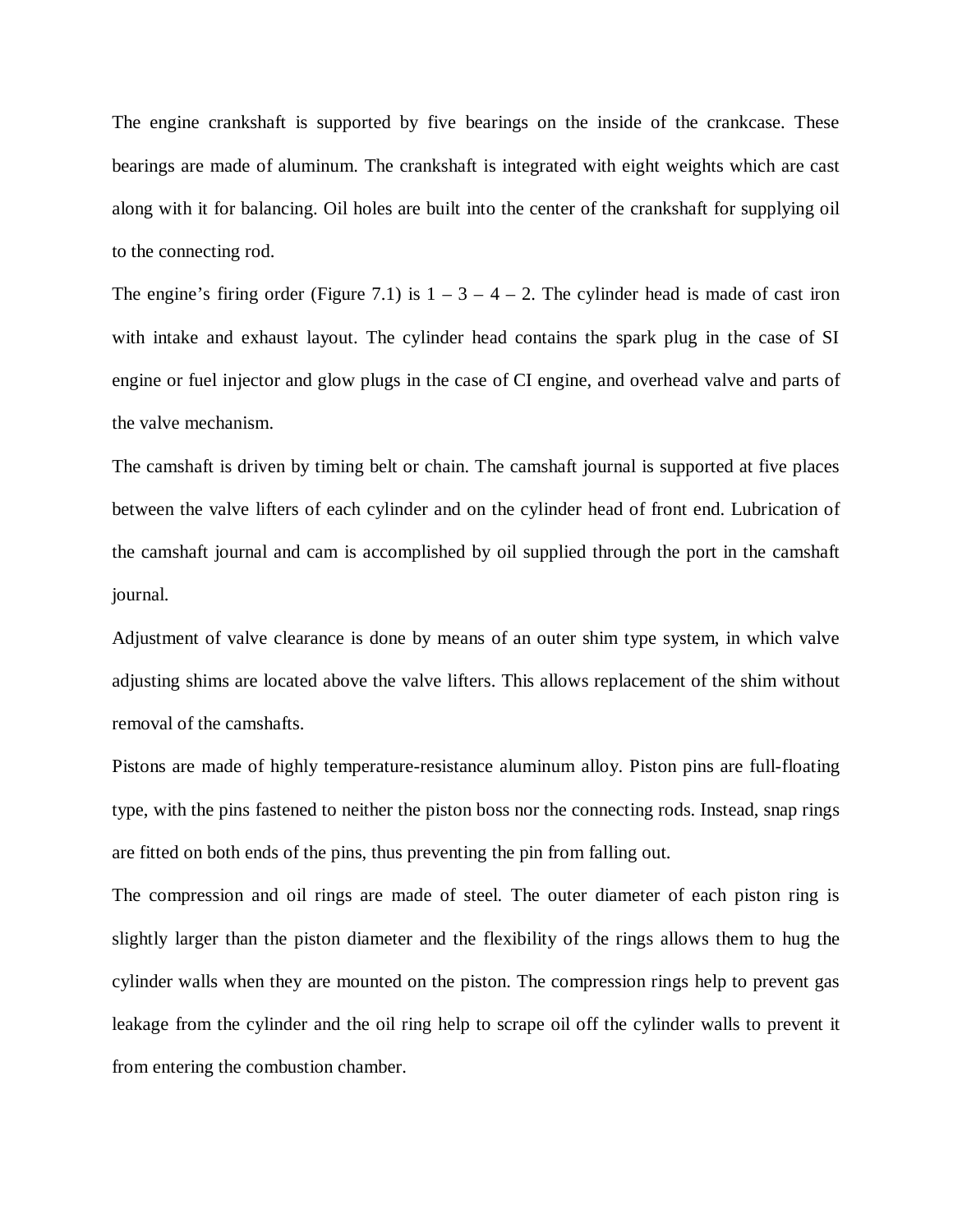The cylinder block is made of cast iron because of its good wear resistance and cost. It contains the cylinders which are approximately two times the length of piston stroke. Heavy-duty and truck engines often use removable cylinder sleeves pressed into the block that can be replaced when worn. These are called wet liners or dry liners depending on whether the sleeve is in direct contact with the cooling water. Aluminum is being used increasingly in smaller S1 engine blocks to reduce engine weight.

The top of each cylinder is closed off by the cylinder head and the lower end of the cylinder becomes the crankcase, in which the crankshaft is installed. In addition, the cylinder block contains water jacket, through which coolant is pumped to cool the cylinders.

The oil pan is bolted onto the bottom of the cylinder block. The oil pan or sump is an oil reservoir made of pressed steel sheet. A divided plate is included inside the oil pan to keep sufficient oil in the bottom of the pan even when the vehicle is tilted. The divided plate also prevent the oil from making waves when the vehicle is stopped suddenly, thus shifting the oil away from the oil pump suction pipe.

#### **9.1 ENGINE PROBLEMS**

The problems of engines range from engine not crank (start) to complete damage. Engine problems can lead to poor performance in terms of the low shaft power, pollutant emissions, etc. Some of the causes of engine problems are:

- 1. Wear and tear of engine parts
- 2. Poor or lack of maintenance
- 3. Engine problems resulting from previous work on the engine
- 4. Problem of automotive parts such as transmission or emission control
- 5. Owner's driving habits or maintenance culture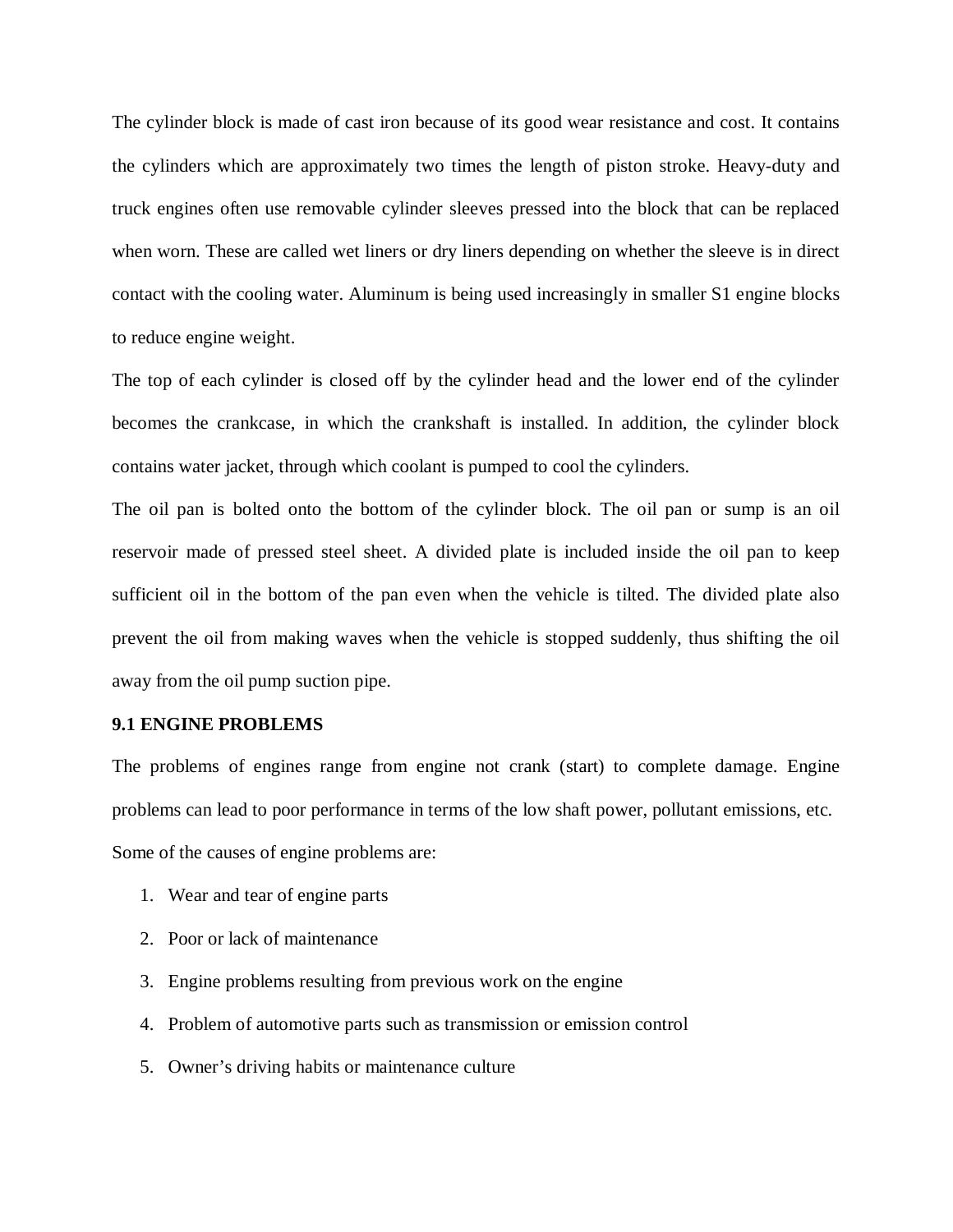The following indicates engine problems, causes and possible solutions.

1. Engine does not crank

| (Check Procedure and Correction Method)                                          |
|----------------------------------------------------------------------------------|
| Check cables from battery to starter and make nec-<br>essary repairs.            |
| Check alternator output and drive belt.<br>If necessary, repair. (See page CH-3) |
| Check for battery voltage at starter terminals 30<br>and 50.                     |
| If okay, see STARTING SYSTEM for repair pro-<br>cedure.                          |
|                                                                                  |

2. Engine cranks slowly but does not start

(Check Procedure and Correction Method) (Possible Cause) Check cables from battery to starter and make nec-1. LOOSE OR CORRODED essary repairs. **BATTERY CABLES** Check alternator output and drive belt. 2. DISCHARGED BATTERY If necessary, repair. (See page CH-3) Check engine oil. 3. IMPROPER ENGINE OIL If improper viscosity, drain and refill with oil of viscosity recommended by manufacturer.  $\cdot$ (See page LU-4)

3. Engine crank normally but does not start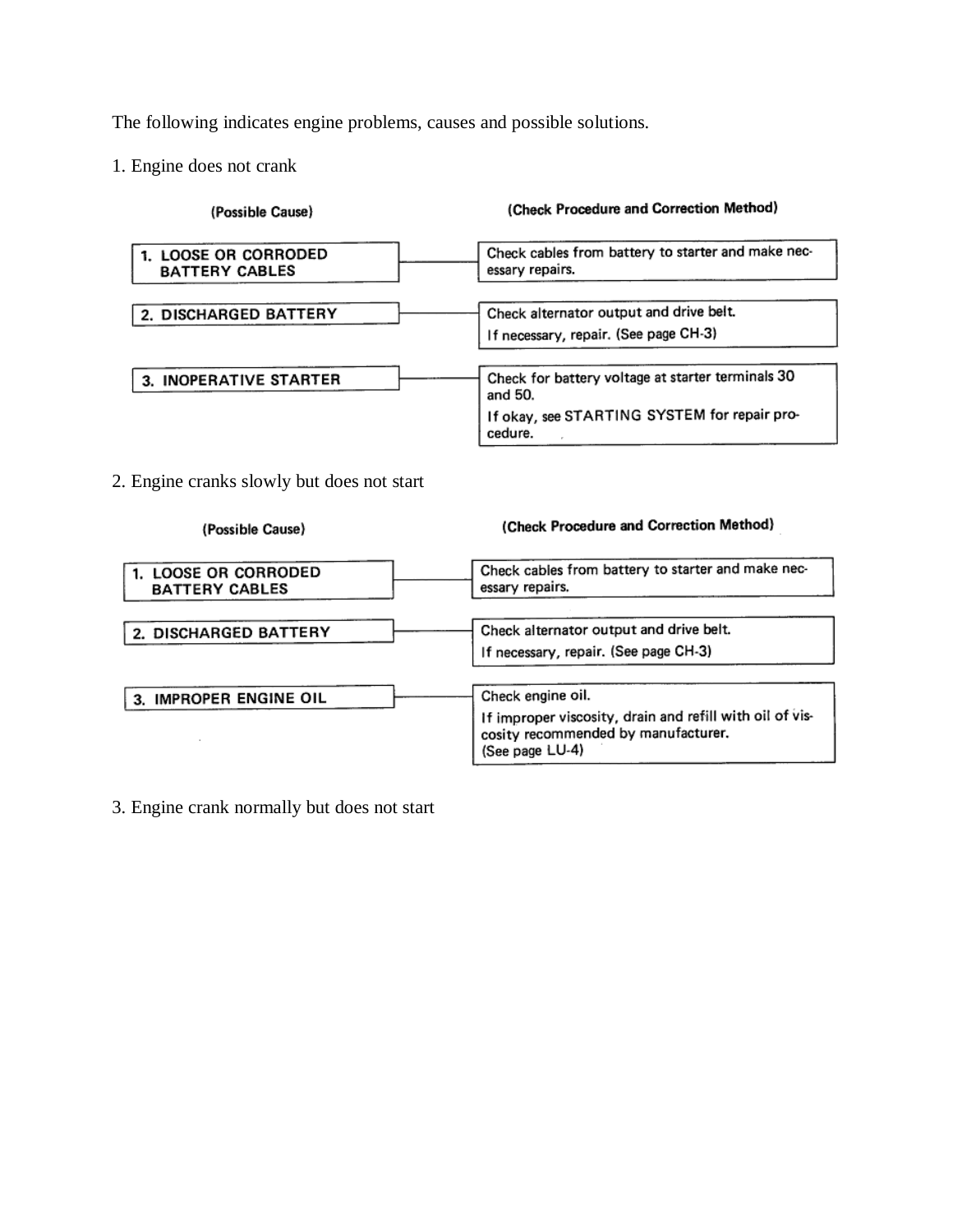| (Possible Cause)                            | (Check Procedure and Correction Method)                                                                                                                                 |
|---------------------------------------------|-------------------------------------------------------------------------------------------------------------------------------------------------------------------------|
| 1. NO FUEL TO NOZZLE                        | Loosen any one injection pipe union nut from its<br>nozzle holder.                                                                                                      |
|                                             | Crank engine for about 5 seconds while confirming<br>that fuel is being discharged from pipe.                                                                           |
|                                             | If fuel is coming out, begin diagnosis from item 4.                                                                                                                     |
|                                             | If not, begin from item 2.                                                                                                                                              |
| 2. NO FUEL CUT SOLENOID<br><b>OPERATION</b> | With starter switch turned ON, check for fuel cut<br>solenoid operation noise (clicking sound) while re-<br>peatedly connecting and disconnecting fuel cut<br>solenoid. |
|                                             | If no noise, check if there is battery voltage to sole-<br>noid when starter switch is ON.                                                                              |
|                                             | If battery voltage is confirmed, fuel cut solenoid is<br>faulty and should be replaced. If no voltage, refer<br>to ELECTRICAL DIAGNOSIS and make necessary<br>repairs.  |
| 3. NO FUEL INTO INJECTION<br><b>PUMP</b>    | Disconnect inlet hoses from fuel filter, and feed<br>clean fuel from separate container directly into fuel<br>pump.                                                     |
|                                             | HINT: When feeding fuel tank directly into pump,<br>keep container at same level as vehicle fuel tank.                                                                  |
|                                             | If engine starts, either fuel filter or line between<br>fuel tank and filter is clogged and should be repaired<br>accordingly.                                          |
|                                             | If engine still does not start (no fuel intake), check<br>fuel line between filter and pump.                                                                            |
|                                             | If normal, pump is faulty and should be replaced.                                                                                                                       |
| 4. FUEL LEAKAGE FROM                        | Check for loose unions or cracks.                                                                                                                                       |
| <b>INJECTION PIPES</b>                      | If leaking, tighten to standard torque or, if necessary,<br>replace pipe(s).                                                                                            |
| 5. INOPERATIVE PRE-HEATING<br>OPERATION     | With starter switch turned ON and glow plug indi-<br>cator light illuminated, check that there is voltage<br>applied to glow plug.                                      |
|                                             | If not, refer to ELECTRICAL DIAGNOSIS and re-<br>pair as necessary.                                                                                                     |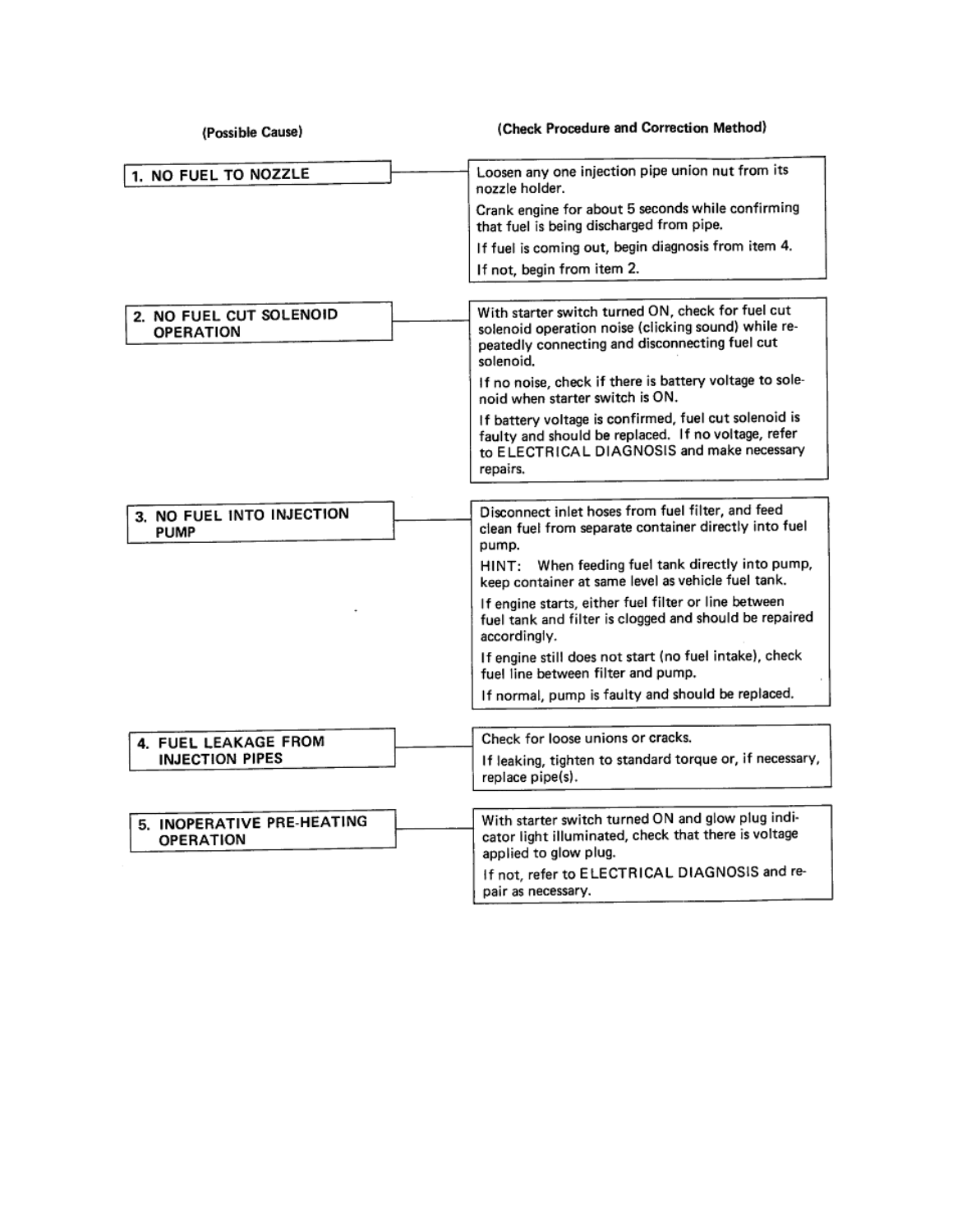

4. Rough idle with worm engine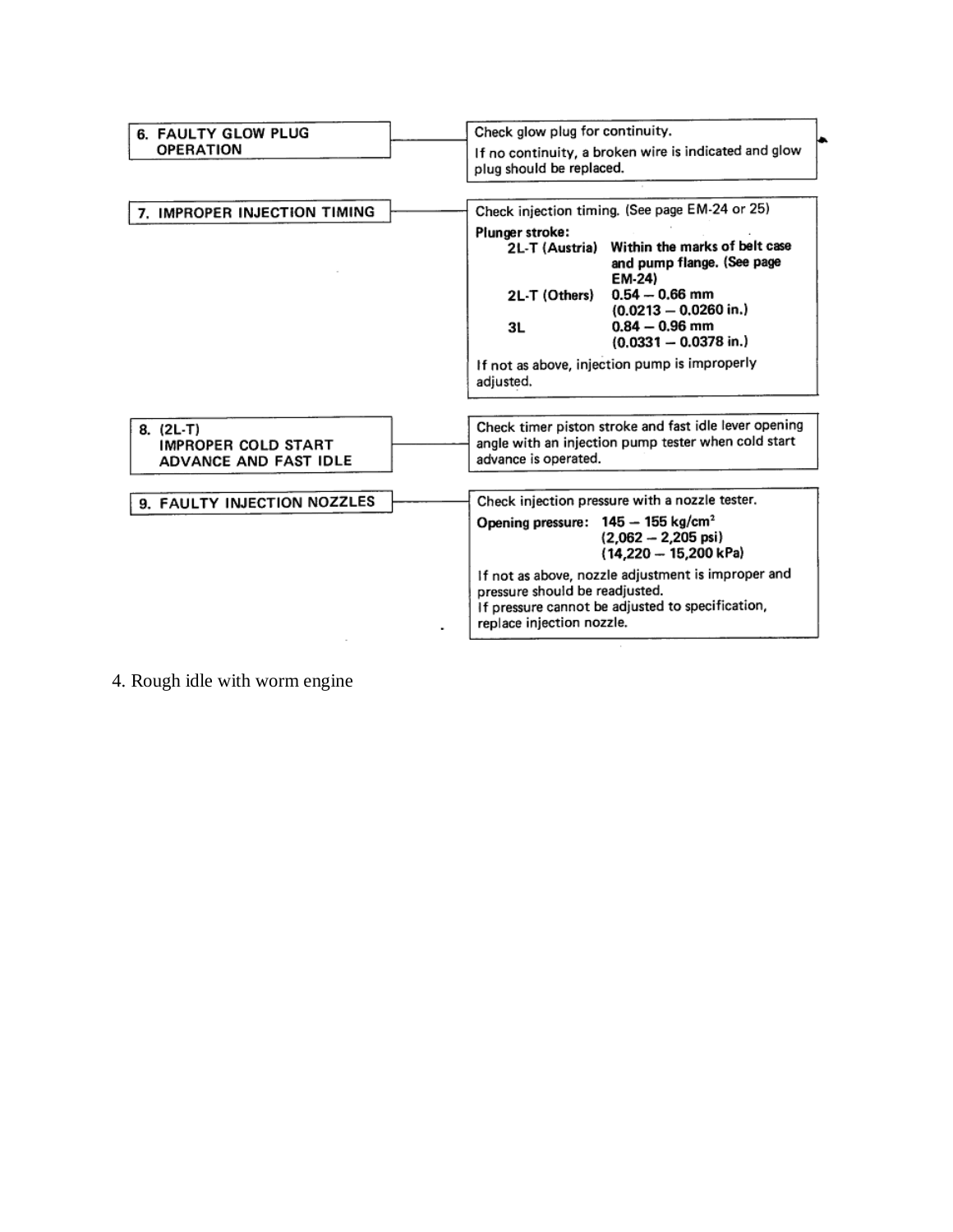| (Possible Cause)                                        | (Check Procedure and Correction Method)                                                                                                                                                                                |
|---------------------------------------------------------|------------------------------------------------------------------------------------------------------------------------------------------------------------------------------------------------------------------------|
| 1. IMPROPER ADJUSTMENT OF<br><b>ACCELERATOR CABLE</b>   | With accelerator pedal released, check that adjusting<br>lever is in contact with idle speed adjusting screw.<br>Also check if accelerator cable or linkage is catching<br>on something.                               |
|                                                         | If necessary, adjust so that lever is in contact with<br>screw, or make other required repairs.                                                                                                                        |
| 2. IDLE SPEED TOO LOW                                   | Check idle speed. (See page EM-27)                                                                                                                                                                                     |
|                                                         | Idle speed: $2L-T$ 700 $-800$ rpm<br>$650 - 750$ rpm<br>ЗL                                                                                                                                                             |
|                                                         | If less than standard, idling would normally<br>HINT:<br>be rough.                                                                                                                                                     |
|                                                         | If not as above, adjust with idle speed adjusting<br>screw.                                                                                                                                                            |
| 3. FUEL LEAKAGE                                         | Check for leaks at injection pump connections, pump<br>distributive head bolt, injection nozzles and delivery<br>valve holders.<br>Tighten any loose connections to specified torque or<br>replace parts as necessary. |
| 4. IMPROPER INJECTION TIMING                            | Refer to step 7 of ENGINE CRANKS NORMALLY<br>BUT WILL NOT START, above.                                                                                                                                                |
| 5. IMPROPER OPERATION OF<br><b>INJECTION NOZZLES OR</b> | With engine idling, loosen injection pipe to each<br>cylinder in order, and check if idle speed changes.                                                                                                               |
| DELIVERY VALVES                                         | If no change, a faulty cylinder is indicated.<br>Check according to following procedure.                                                                                                                               |
|                                                         | • Faulty injection nozzle                                                                                                                                                                                              |
|                                                         | Check injection nozzle with a nozzle tester.                                                                                                                                                                           |
|                                                         | Opening pressure: 145 - 155 kg/cm <sup>2</sup><br>$(2,062 - 2,205 \,\text{psi})$<br>$(14,220 - 15,200 kPa)$                                                                                                            |
|                                                         | If not as above, nozzle adjustment is improper and<br>pressure should be readjusted.                                                                                                                                   |
|                                                         | If pressure cannot be adjusted to specification, re-<br>place injection nozzle.                                                                                                                                        |
|                                                         | • Faulty delivery valve                                                                                                                                                                                                |
|                                                         | If injection pressure is as specified, delivery valve is<br>defective and should be replaced.                                                                                                                          |

# 5. Engine suddenly stops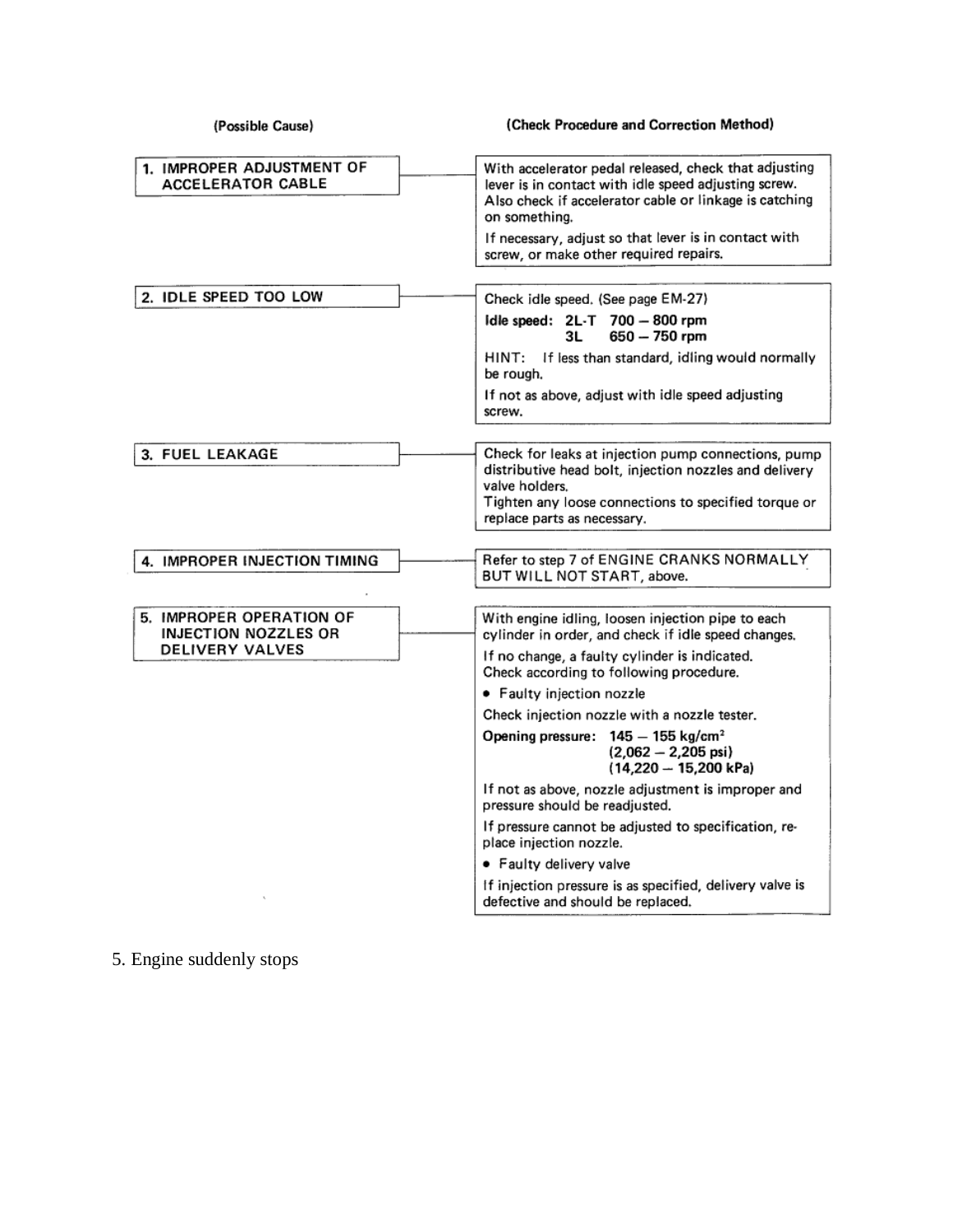| (Possible Cause)                              | (Check Procedure and Correction Method)                                                                                                                                    |
|-----------------------------------------------|----------------------------------------------------------------------------------------------------------------------------------------------------------------------------|
| <b>ENGINE WILL NOT RE-START</b>               | Check to see if engine re-starts according to pre-<br>scribed procedure.<br>If not, refer to ENGINE CRANKS NORMALLY BUT<br>WILL NOT START, above, and repair as necessary. |
|                                               |                                                                                                                                                                            |
| 2. ROUGH IDLE                                 | Refer to ROUGH IDLE WITH WARM ENGINE and<br>repair accordingly.                                                                                                            |
|                                               |                                                                                                                                                                            |
| 3. MALFUNCTION OF FUEL CUT<br><b>SOLENOID</b> | Refer to ENGINE CRANKS NORMALLY BUT<br>WILL NOT START, above, and check accordingly.                                                                                       |
|                                               | No operation noise from fuel cut solenoid<br>HINT:<br>may be due to loose electrical connections, so check<br>connectors before proceeding with further repairs.           |
|                                               |                                                                                                                                                                            |
| NO FUEL INTO INJECTION<br><b>PUMP</b>         | Refer to step 3 of ENGINE CRANKS NORMALLY<br>BUT WILL NOT START, above.                                                                                                    |

6. Lack of power

| (Possible Cause)                                      | (Check Procedure and Correction Method)                                                                                                                                                      |
|-------------------------------------------------------|----------------------------------------------------------------------------------------------------------------------------------------------------------------------------------------------|
| 1. IMPROPER ADJUSTMENT OF<br><b>ACCELERATOR CABLE</b> | With accelerator fully depressed, check that adjusting<br>lever is in contact with maximum speed adjusting<br>screw. Also check if accelerator cable or linkage is<br>catching on something. |
|                                                       | If necessary, adjust so that lever is in contact with<br>screw, or make other required repairs.                                                                                              |
| 2. INSUFFICIENT MAXIMUM                               | Check maximum speed. (See page EM-27)                                                                                                                                                        |
| <b>SPEED</b>                                          | Maximum speed:<br>$4,700 - 4,900$ rpm<br>2L-T<br>3L (Hong Kong, Singapore and Malaysia)<br>$4,300 - 4,500$ rpm<br>3L (Others) 4,500 - 4,700 rpm                                              |
|                                                       | If not as above, adjust with maximum speed adjust-<br>ing screw.                                                                                                                             |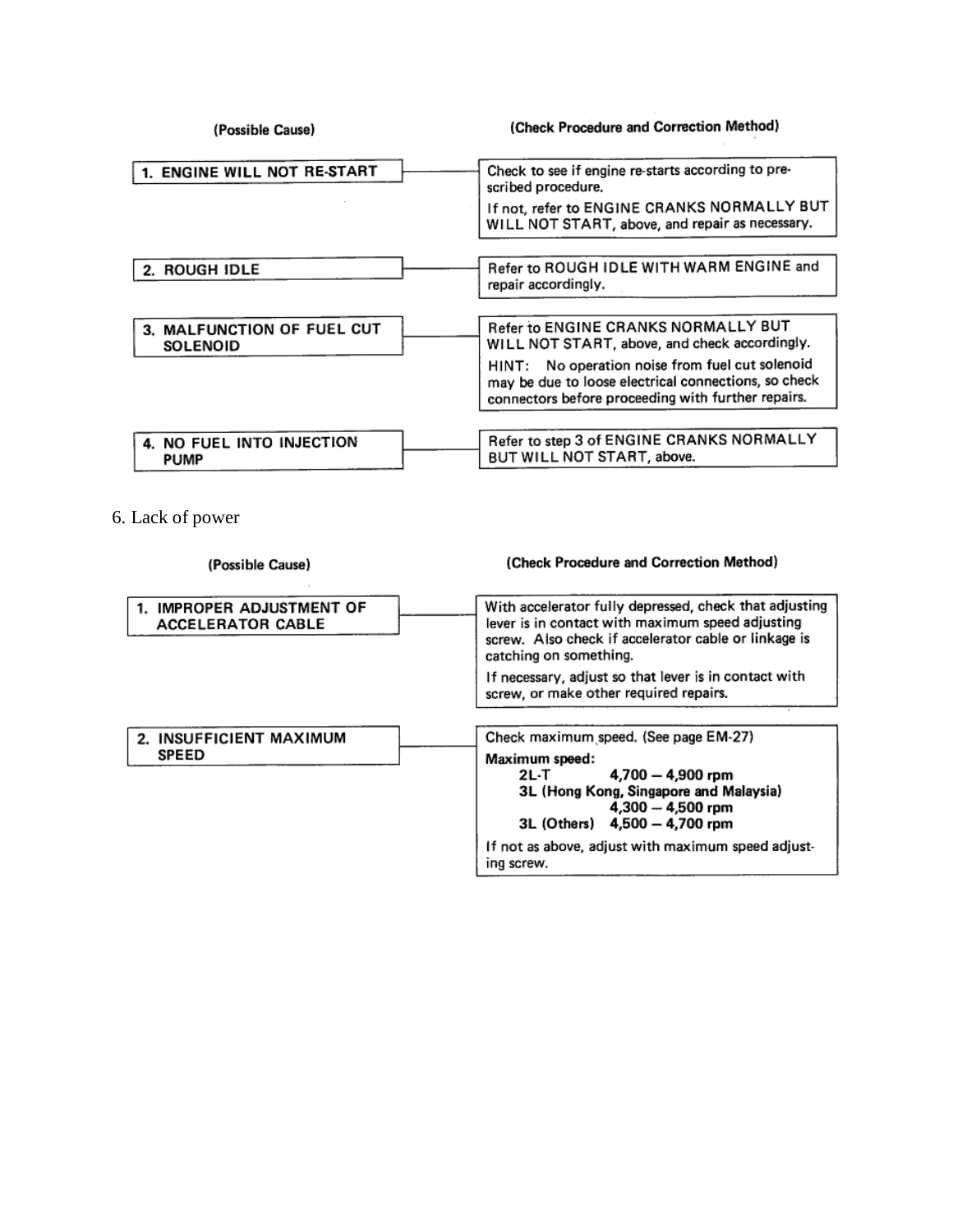| 3. INTERCHANGED OVERFLOW<br>SCREW (OUT) AND INLET<br>(NO MARK) FITTING | HINT: Overflow screw is marked "OUT" and has<br>an inner jet. Although both fittings are same size,<br>they must not be interchanged.                                                                                       |
|------------------------------------------------------------------------|-----------------------------------------------------------------------------------------------------------------------------------------------------------------------------------------------------------------------------|
| 4. FUEL LEAKAGE                                                        | Refer to step 3 of ROUGH IDLE WITH WARM<br>ENGINE.                                                                                                                                                                          |
| 5. CLOGGED FUEL FILTER                                                 | Disconnect inlet hose to fuel filter, and feed clean<br>fuel directly into pump.                                                                                                                                            |
|                                                                        | HINT: When feeding fuel directly into pump, keep<br>container at same level as vehicle fuel tank.                                                                                                                           |
|                                                                        | If engine condition improves, fuel filter is clogged<br>and should be replaced.<br>If no increase in engine condition after replacing fuel<br>filter, check priming pump (hand pump) or perform<br>other necessary repairs. |
|                                                                        |                                                                                                                                                                                                                             |
| 6. IMPROPER INJECTION TIMING                                           | Refer to step 7 of ENGINE CRANKS NORMALLY<br>BUT WILL NOT START.                                                                                                                                                            |
|                                                                        |                                                                                                                                                                                                                             |
| 7. FAULTY INJECTION NOZZLES                                            | Refer to step 9 of ENGINE CRANKS NORMALLY<br><b>BUT WILL NOT START.</b>                                                                                                                                                     |

7. Excessive exhaust smoke

| (Possible Cause)             | (Check Procedure and Correction Method)                                                                                                   |
|------------------------------|-------------------------------------------------------------------------------------------------------------------------------------------|
| 1. IMPROPER INJECTION TIMING | Refer to step 7 of ENGINE CRANKS NORMALLY<br>BUT WILL NOT START.                                                                          |
|                              | Black smoke indicates advanced timing<br>HINT:<br>while white smoke indicates retarded timing.<br>Adjustments should be made accordingly. |
|                              |                                                                                                                                           |
| 2. CLOGGED FUEL FILTER       | Refer to step 5 of LACK OF POWER.                                                                                                         |
|                              | HINT: At high speed $(2,000 - 3,000$ rpm), a<br>clogged filter tends to make exhaust smoke white.                                         |
|                              |                                                                                                                                           |
| 3. FAULTY INJECTION NOZZLES  | Refer to step 9 of ENGINE CRANKS NORMALLY<br>BUT WILL NOT START.                                                                          |
|                              | HINT: Excessive exhaust smoke is often caused by<br>nozzle pressure being too low.                                                        |
|                              |                                                                                                                                           |

8. Excessive fuel consumption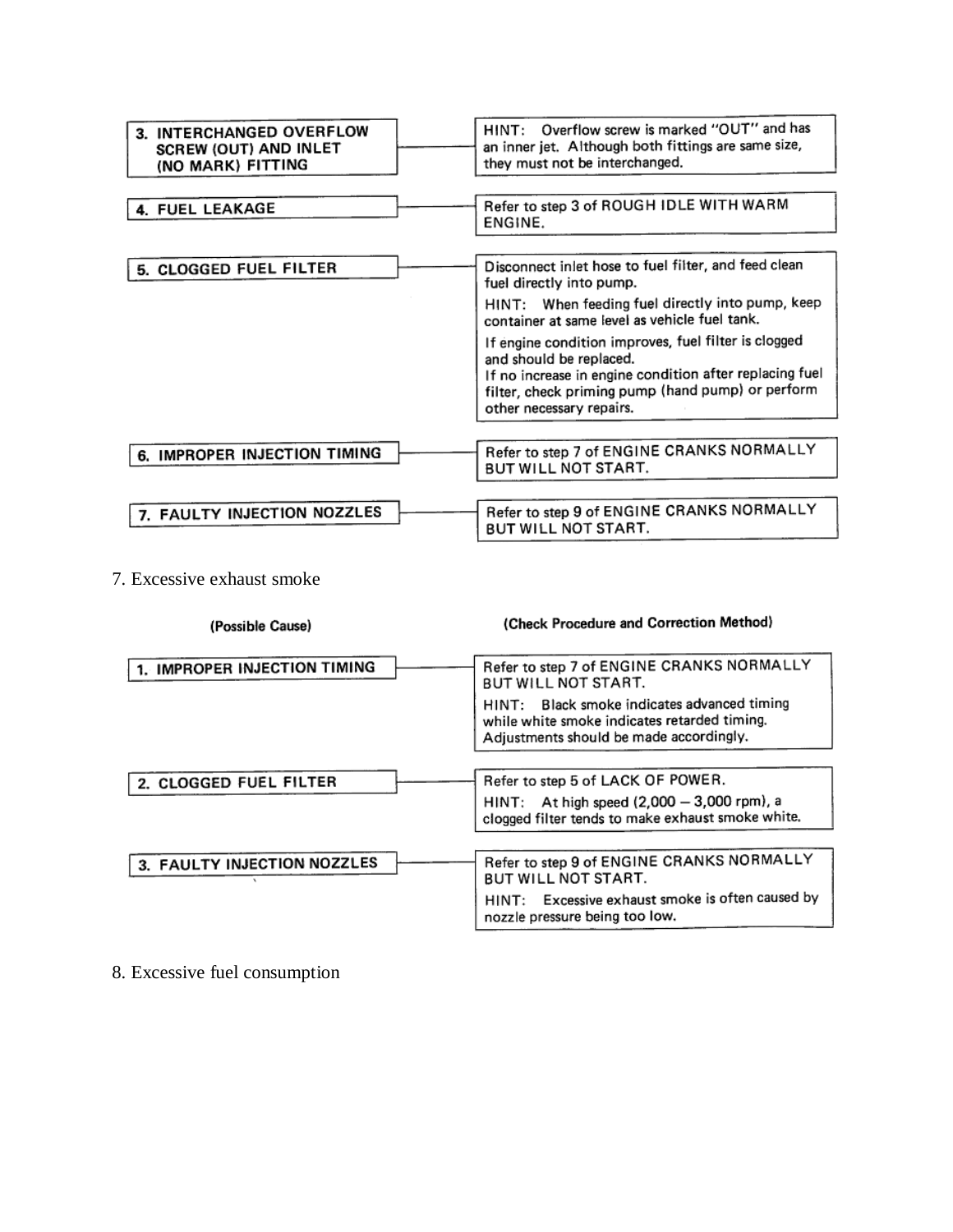| (Possible Cause)             | (Check Procedure and Correction Method)                                                                                                                                                                                                                    |
|------------------------------|------------------------------------------------------------------------------------------------------------------------------------------------------------------------------------------------------------------------------------------------------------|
| 1. FUEL LEAKAGE              | Refer to step 3 of ROUGH IDLE WITH WARM<br>ENGINE.                                                                                                                                                                                                         |
| 2. IDLE SPEED TOO HIGH       | After sufficiently warming up engine, check idle<br>speed. (See page EM-27)                                                                                                                                                                                |
|                              | Idle speed: 2L-T 700 - 800 rpm<br>$650 - 750$ rpm                                                                                                                                                                                                          |
|                              | If not as above, adjust with idle speed adjusting<br>screw.                                                                                                                                                                                                |
| 3. MAXIMUM SPEED TOO HIGH    | Check maximum speed. (See page EM-27)<br>Maximum speed:<br>4,700 - 4,900 rpm<br>2L-T<br>3L (Hong Kong, Singapore and Malaysia)<br>$4,300 - 4,500$ rpm<br>3L (Others) 4,500 - 4,700 rpm<br>If not as above, adjust with maximum speed adjust-<br>ing screw. |
| 4. IMPROPER INJECTION TIMING | Refer to step 7 of ENGINE CRANKS NORMALLY<br>BUT WILL NOT START.                                                                                                                                                                                           |
| 5. FAULTY INJECTION NOZZLES  | Refer to step 9 of ENGINE CRANKS NORMALLY<br><b>BUT WILL NOT START.</b>                                                                                                                                                                                    |

9. Engine noise when warm (cranking noise with excessive vibration)

| (Possible Cause)                         | (Check Procedure and Correction Method)                                   |
|------------------------------------------|---------------------------------------------------------------------------|
| 1. ENGINE COOLANT<br>TEMPERATURE TOO LOW | Check coolant temperature with water temperature<br>gauge.                |
|                                          | If not sufficiently warm, thermostat is faulty and<br>should be replaced. |
|                                          |                                                                           |
| 2. IMPROPER INJECTION TIMING             | Refer to step 7 of ENGINE CRANKS NORMALLY<br>BUT WILL NOT START.          |
|                                          |                                                                           |
| 3. FAULTY INJECTION NOZZLES              | Refer to step 9 of ENGINE CRANKS NORMALLY<br>BUT WILL NOT START.          |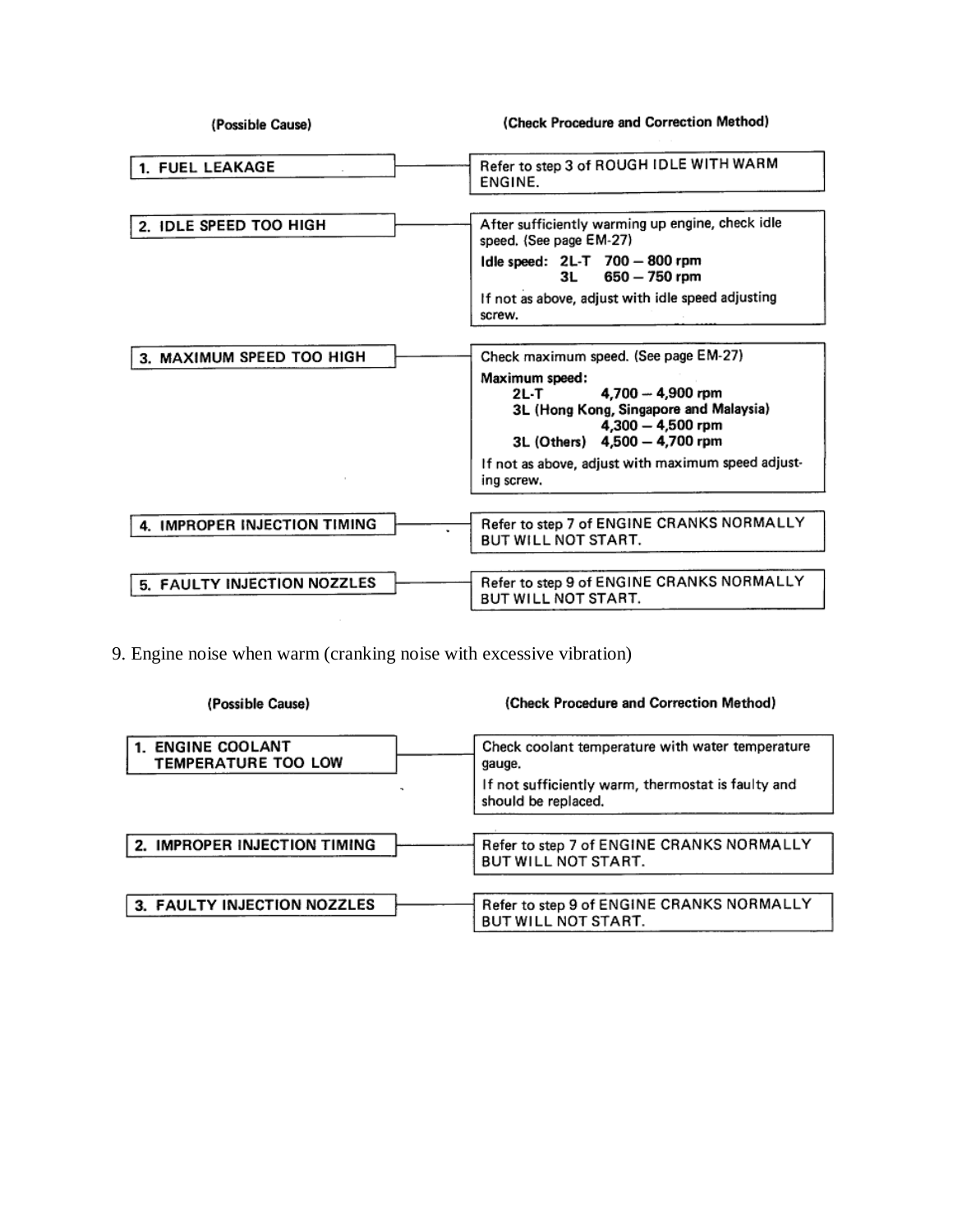10. Engine does not return to idle

| (Possible Cause)                 | (Check Procedure and Correction Method)                                                                       |
|----------------------------------|---------------------------------------------------------------------------------------------------------------|
| <b>BINDING ACCELERATOR CABLE</b> | Operate adjusting lever on top of injection pump.<br>and check if engine returns to idle. (See page<br>EM-27) |
| ۰                                | If so, accelerator cable is binding or improperly ad-<br>justed and should be repaired accordingly.           |
|                                  | If engine does not return to idle, injection pump is<br>faulty and should be replaced.                        |

#### 11. Engine does not shut off with key

| (Possible Cause)                               | (Check Procedure and Correction Method)                                                                                               |
|------------------------------------------------|---------------------------------------------------------------------------------------------------------------------------------------|
| IMPROPER FUEL CUT SOLENOID<br><b>OPERATION</b> | Disconnect connector of fuel cut solenoid, and<br>check if engine stops.                                                              |
|                                                | If so, starter switch is faulty and should be repaired<br>as necessary or replaced.                                                   |
|                                                | If engine does not stop, either fuel cut solenoid is<br>faulty or there is interference by foreign particles.<br>Repair as necessary. |

## **10.0 ENGINE DIAGNOSIS**

Although service and maintenance requirements for modern vehicles are declining steadily due the use electronic systems which are essentially maintenance-free, yet malfunctions can still occur as a result of so many factors. For example, factors such as wear, contamination and corrosion can impair the operation of engine and electronic systems, and settings can drift over time. Therefore, rapid and reliable diagnosis of engine problem symptoms is the most important function of automotive service vehicle before disassembly to be sure whether overhauling is necessary and to determine the exact location of a problem.

Engine diagnosis is one of the maintenance practices carried out to correlate deviations from specified values with system functions and behaviour patterns so that the failure mode or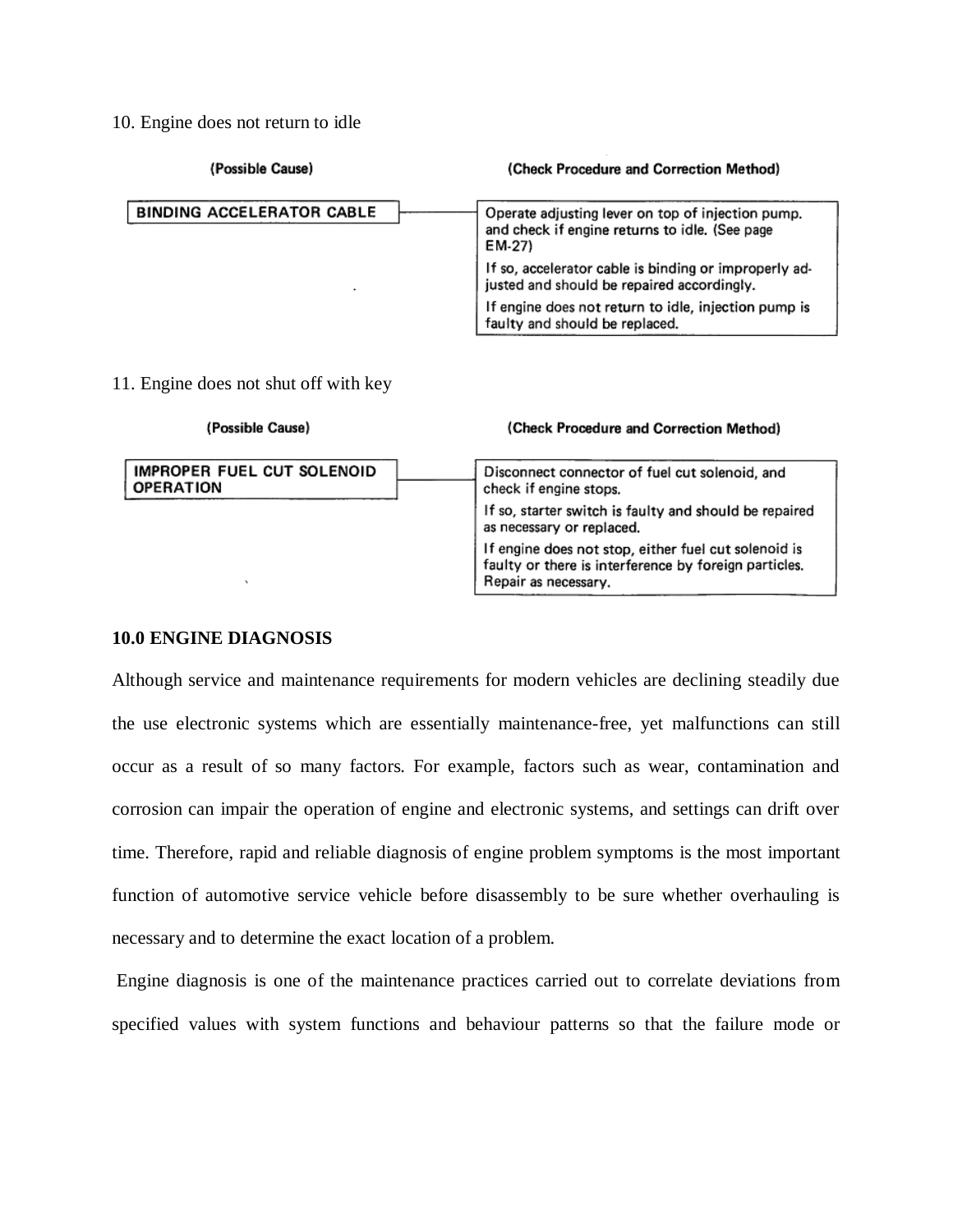defective components can be determined. This is usually achieved with the use of on-board monitoring or on-board diagnostic (OBD) system.

## **10.1 DIAGNOSIS SYSTEM**

The diagnosis system comprises all the sensors for recording the current engine operating data and all the actuators for the adjustments to be carried out on the engine. It also comprises of the electrical control unit (ECU) which employs sensors to monitor the relevant status of engine at extremely short intervals (milliseconds).

In the ECU, the input circuits suppress sensor-signal interference and convert the signals to a single unified voltage scale. An analog-digital converter then transforms the conditioned signals into digital values. Further signals are received by way of a digital interface.

Using this information, the microprocessor identifies the operating state desired by the driver.

A semiconductor memory chip stores all programs and performance maps, ensuring system consistency which remains completely impervious to fluctuations resulting from signal-level and component tolerances.

## **10.2 PROCEDURE TO CARRYING OUT ENGINE DIAGNOSIS**

The OBD tool complying with SAE regulation is connected to the vehicle and the various output data are read from the vehicle ECU memory. OBD regulations require that the vehicle's onboard computer lights up the malfunction indicator light (MIL) on the instrument panel when malfunction is detected. In addition, the applicable diagnostic trouble code (DTC) prescribed by SAE J2012 are recorded in the ECU memory.

To check the DTC, connect the OBD scan tool to data linked connector on the vehicle. The OBD scan tool also enables one to erase the DTC and checked freezed frame data and various forms of engine data.